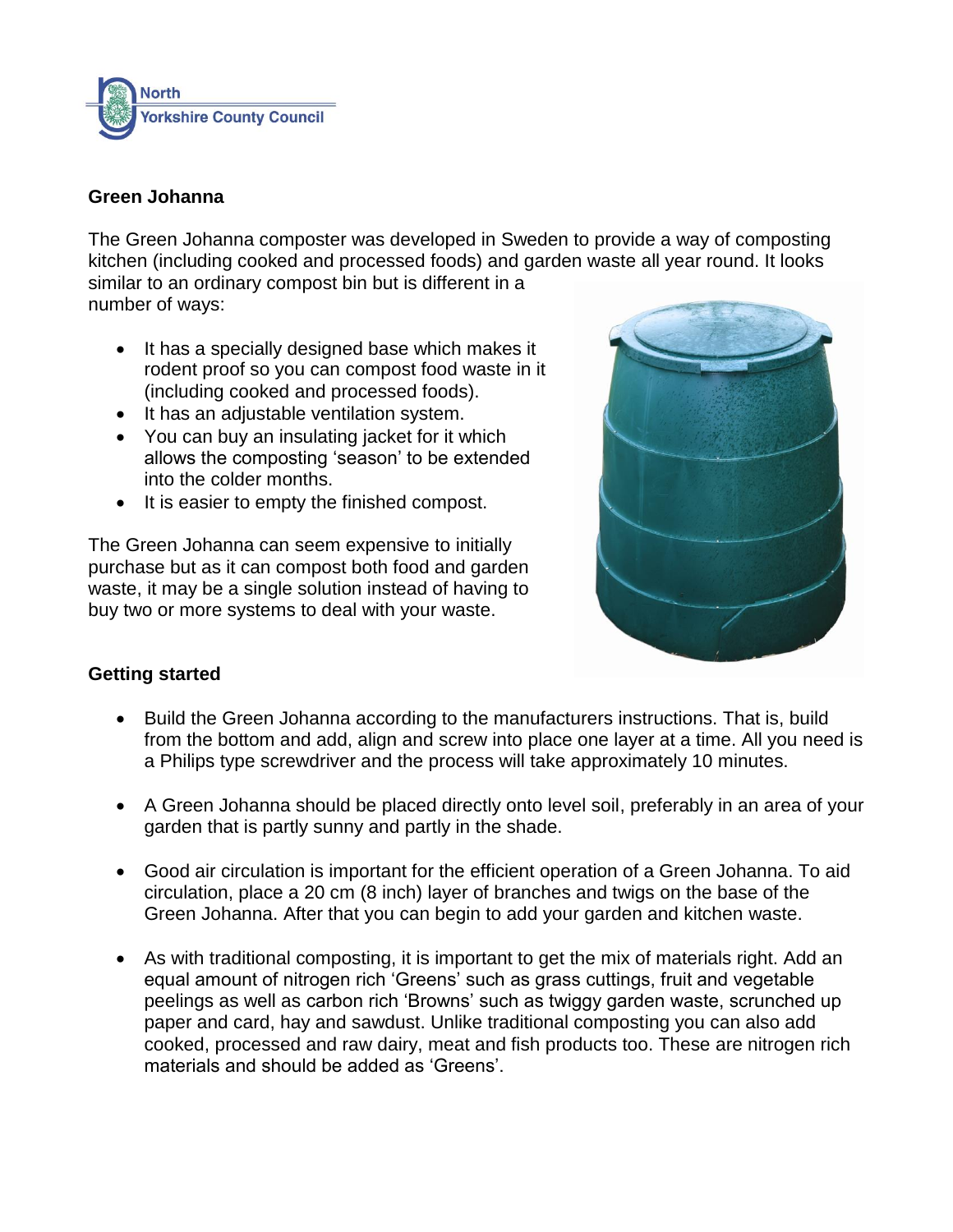

 The Green Johanna comes with a stirring stick to mix the top layer of materials. You can avoid the need to stir the mixture if you create plenty of air pockets by adding twiggy garden materials and scrunched up paper and card.

## **Common Questions**

## **Can I place the Green Johanna in direct sunlight?**

No, because high temperatures may kill off the beneficial microbes that break down the contents. Place your bin in an area of part sun and part shade.

### **How much waste can it take?**

It is designed for a household with up to five people together with the compostable waste produced from an average garden. However, since this is extremely variable, if you believe you are filling it too quickly it may be worth investing in either a traditional composter for your garden, fruit and uncooked vegetable waste or a second Green Johanna.

### **Why are there holes in the base?**

This allows naturally occurring insects and worms to gain access which will help the composting process. It also lets excess moisture out into the ground**.**

## **Where should I locate a Green Johanna?**

Aim to have the Green Johanna as close to the kitchen as possible because you are likely to want to add food waste regularly. The composter should stand on soil or grass, so that the worms can get in through the holes in the base. A good place is among trees, which will offer some shade. They will also provide a certain amount of protection from the cold in winter.

## **Why are the contents in the Green Johanna warm?**

When the micro-organisms are actively breaking down waste, energy is released. How warm the compost gets depends on what you have put in together with levels of oxygen and moisture. The micro-organisms work at between 2 and 75 degrees. Different micro-organisms work at different temperatures. The optimum working temperature in the compost bin will be around 45-65 degrees.

### **Can I put kitchen waste directly in the Green Johanna without the branches and twigs first?**

No, you need the branches and twigs to ensure that there is a good flow of air at the base. This is essential for efficient operation of the Green Johanna.

## **Can I still use the Green Johanna if I only have kitchen waste?**

Yes, if you add other sources of carbon rich 'Browns' such as scrunched up paper, card or sawdust.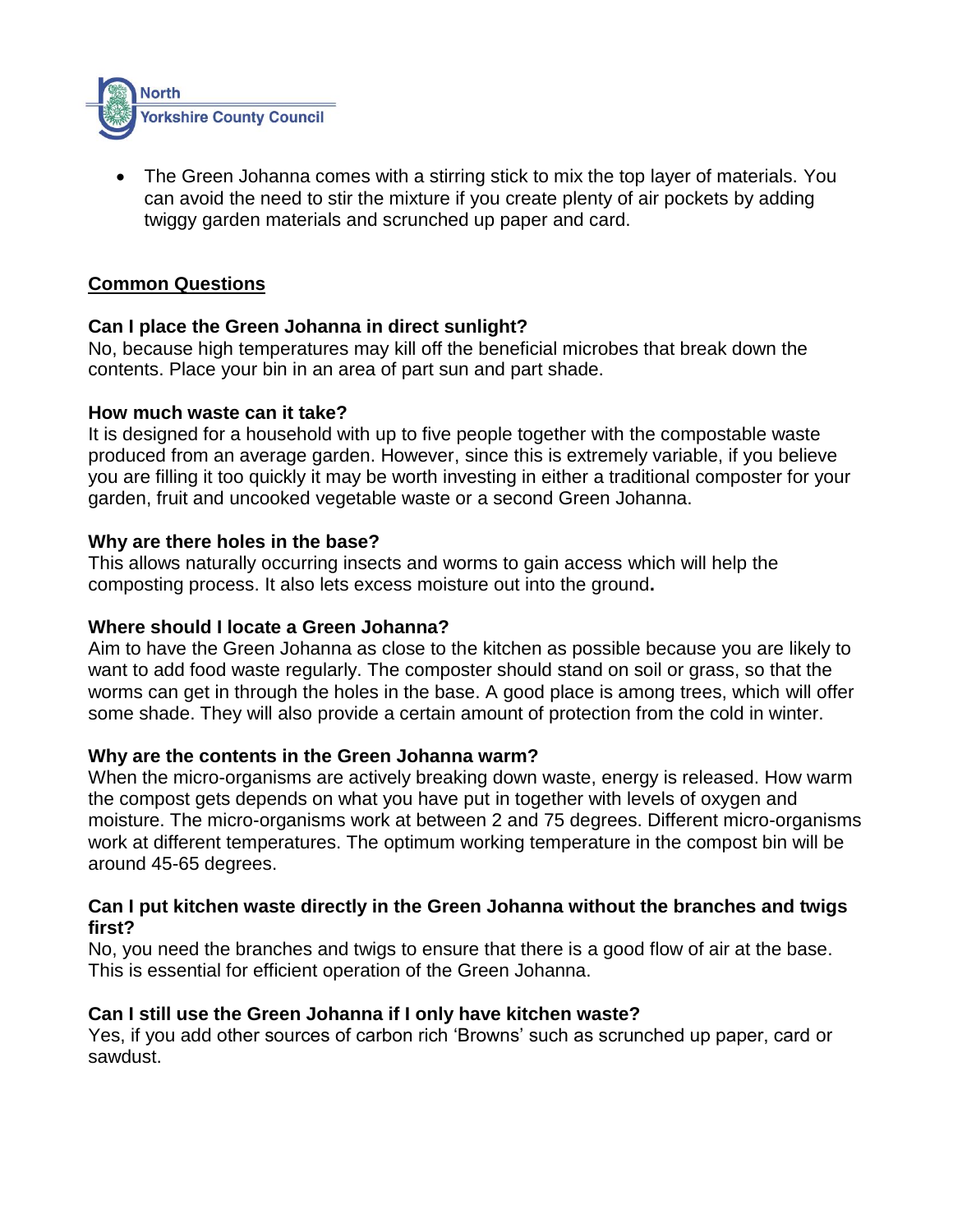

## **What can I put in my Green Johanna?**

From the kitchen: Fruit, vegetables, dairy products, fish, shellfish, meat, bones, coffee grounds with filter, teabags, eggshells, bread, sauce, soup, egg cartons etc. From the garden: Grass, leaves, twigs and branches.

## **Which materials are classed as nitrogen rich 'Greens'?**

Fruit, vegetables, eggs, fish and meat, bread, sauce, soup, grass cuttings.

## **Which materials are classed as carbon rich 'Browns'?**

Sawdust, twigs, leaves, paper and card.

## **What should I do if I put a lot of meat in the compost bin?**

Put sawdust or other 'Browns' on the top and close (but not entirely) the ventilation for a few days, so the flies can't get in.

## **The contents of my Green Joanna are slimy and smelly what should I do?**

You have probably added too many 'greens' such as grass cuttings or fruit and vegetable peelings. Adding too many 'greens' will cause the mixture to compact and become anaerobic resulting in a smelly, slimy heap. The addition of fine woody material or scrunched up paper and card will ensure that air pockets are incorporated into the mixture.

## **Why does my compost smell of ammonia?**

If you do not put in enough material that is rich in carbon you will get a surplus of nitrogen. This nitrogen turns into ammonia and gives off an odour. Carbon rich items are listed above.

# **What should the composter smell like?**

There should be little or no smell coming from a working composter.

# **How do I use the stirring stick?**

The stick is made of wood with two metal wings at one end. The wings will fold when you push the stick into the material and unfold when you pull it up again. Oxygenate the compost with the stick every time you throw something in, blend the new material with the old. Do not use the stirring stick deeper than 10-15cm (4-6 inches), because only the top layer should be aerated. Remember though, that stirring is unnecessary if you introduce plenty of air pockets through the addition of twiggy material and scrunched up paper and card.

# **Can I use my Green Johanna during the wintertime?**

In the winter months the composting process slows right down. This is because the organisms responsible for decomposition are too cold to work quickly. However they are still there and will speed up as soon as the warmer weather comes. To help speed the process up you can add animal manure or urine. These are excellent compost accelerators and work far better than anything you can buy from the garden centre. Green Johanna's can also be insulated by purchasing a special jacket that protects against the cold and the wind. It is guaranteed to work down to minus 25°C. It is recommended that the winter jacket be used